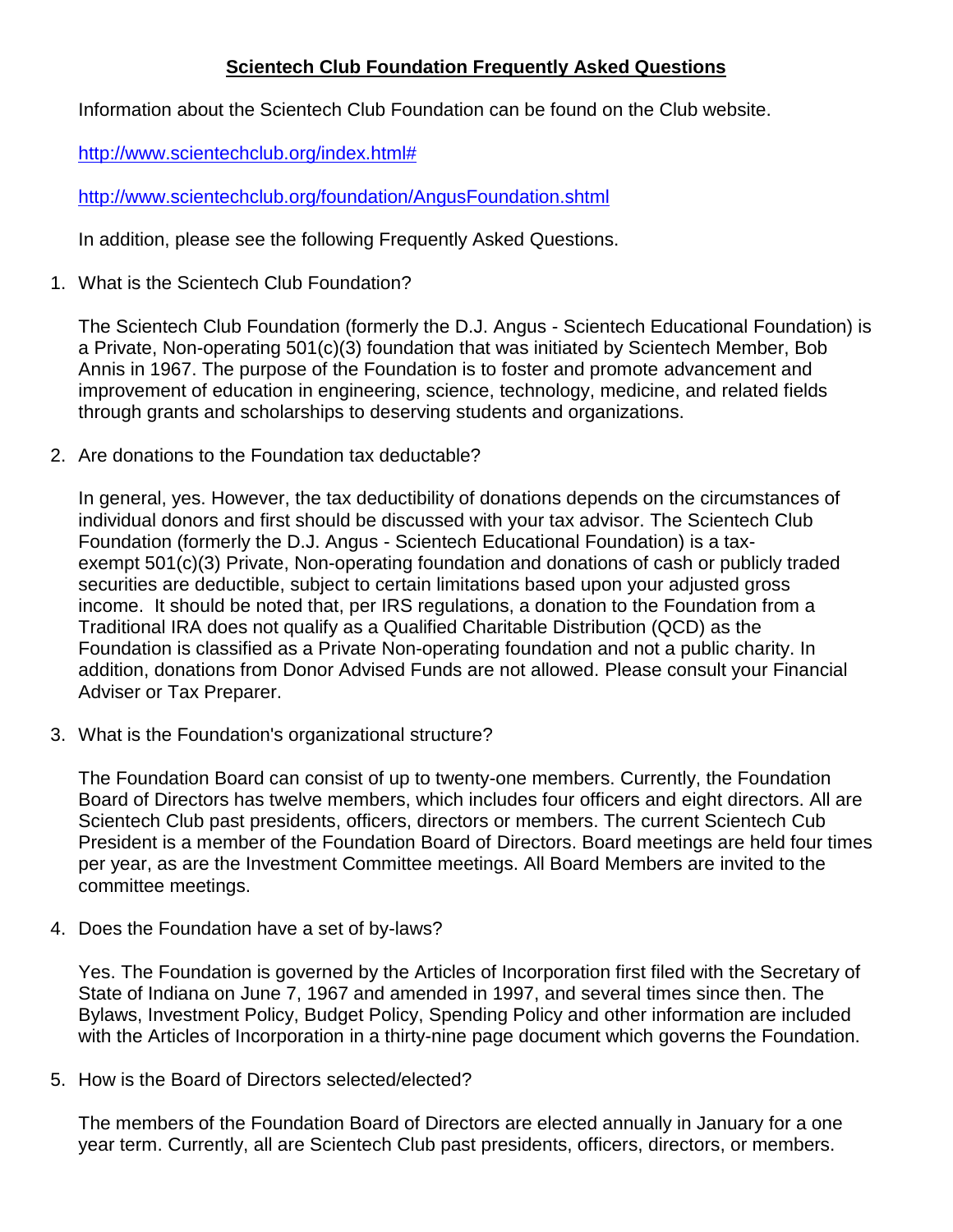6. If a vacancy occurs, how is a replacement selected?

Board vacancies are filled by a majority vote of the remaining members of the Board of Directors at its discretion.

7. Are there term limits for members of the Board?

No, there are no term limits.

8. Are the board members compensated in any way?

No. The board members totally volunteer their services and are not compensated. Board meetings do not incur any expense to the Foundation. In addition, all Board Members must sign a *Conflict of Interest* statement each year.

9. What controls are in place to oversee the financial records of the Foundation?

The review of the financial records is completed by the Board and the Treasurer. All checks drawn on Foundation accounts require two signatures. In the first quarter of 2018, a committee, made up of Scientech Club Members, who are not involved with the financial operations of the Foundation, examined the 2017 financial records and reported that "the financial records are well kept and accurately reflect the status of the Foundation". Also, an Ad Hoc Committee was established to review the Bylaws to ensure that they reflect current procedures and to address recommendations from the committee's report.

10.How is the investment portfolio of the Foundation managed?

The investment portfolio is managed by a professional investment management firm, currently Planned Investment Company in Indianapolis. All investment decisions are approved by the Foundation Board of Directors. Planned Investment Company does not charge the Foundation a fee for its services.

11.Are there periodic reviews of the investment portfolio?

The Investment Committee, consisting of members of the board, reviews the performance of the investment portfolio with the investment management firm on a quarterly basis.

12.What is the size of the endowment?

The financial assets of the Foundation, which include the investment portfolio and funds in the checking account, exceeded \$3M as of December 31, 2021.

13.What types of investments are held in the Foundations portfolio?

The investment portfolio consists of various well-known mutual funds. The Foundation does not pay sales fees (loads) when it acquires mutual funds. The Foundation is not investing in individual stocks or commodities. As of December 31, 2021, the mutual funds in the portfolio held roughly 61% US equities, 17% non-US equities, 14% fixed income and the remainder in mixed assets and cash.

14.How is the endowment funded or grown?